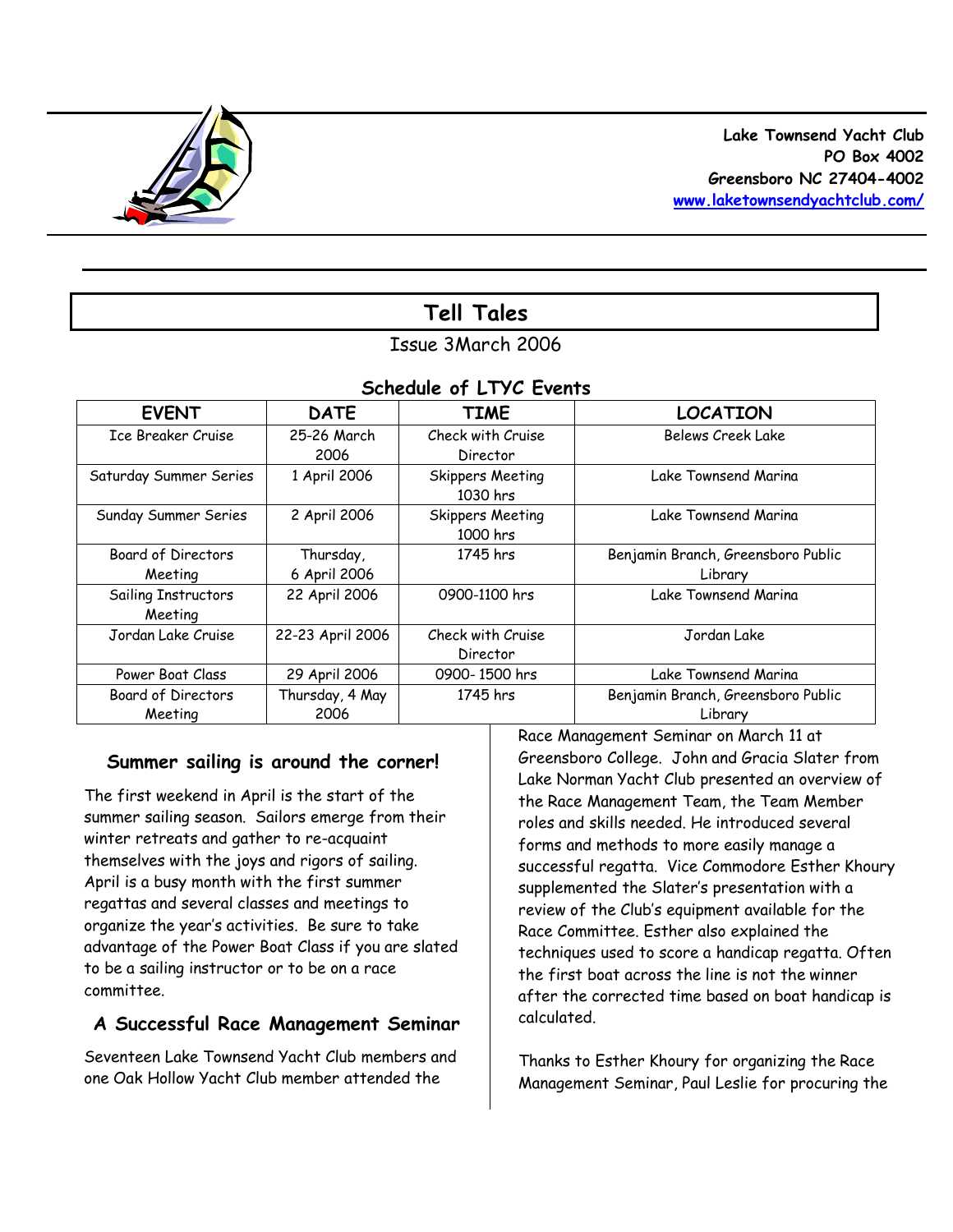lecture hall and Jean Leslie for setting up the room and breakfast treats.

### **Power Boat Class**

Tom Clark will conduct a powerboat handling class on Saturday April 29. We will meet in the classroom at Lake Townsend. It will start at 9am and will continue until around 3pm. Remember to bring a lunch. There is no charge for members. Everyone is invited to attend. This class will be very beneficial to all. Everything from trailer launching to boat handling will be discussed. No powerboat experience is necessary.

Students are asked to go by the Lake and pick up a copy of "Boating Basics". These are available in the Wardens Office. Please review this material before class.

Each person will need to bring a life jacket.

Make your plans now! Let Randy Crum if you plan to attend. rbc@triad.rr.com

### **Introduction to Racing Class**

The Introduction to Racing Class will be held for one week from May 1 through May 7. Members must register no later than April 19, and there must be a minimum of six boats and a maximum of twelve boats. Several handouts will be given to each student, which have to be ordered in advance of the first class meeting. Registration after April 19 cannot be accepted.

Registration is to be made with Jere Woltz at jerewoltz@att.net. Those members registering who have a boat should use their boat to become more familiar with it's set-up and handling while those who do not yet own a boat may use the city's rental boats.

The class will meet on Monday and Wednesday at the Smith Senior Center from 6:30 pm to 8:45 pm, and at Lake Townsend Marina on Tuesday, Thursday and Friday from 5:30 pm until the lake closes at

8:30 pm. On Saturday and Sunday, the class will meet at the marina beginning at 9:00 am.

There is no fee for the class that is open only to members of Lake Townsend Yacht Club.

### **A Sailing Instruction Explanation**

A frequent question about the Sailing Instructions regards Instruction 5.1. Here is an explanation.

**5.1**: Signals made ashore will be displayed on the port spreader of the club's flagpole located near the Lake Townsend Marina boat ramps.

Navy and yacht club "flag poles" are copies of the aft mast of old sailing ships which had a gaff (the spar upon which the head of a fore and aft sail is extended) and yard arms or spreaders which extend from one side of a ship to the other and are attached to a mast.

Looking forward on a ship, the port spreader is on the port side, the starboard spreader is on the starboard side and the gaff extends aft.

At Lake Townsend when looking at the water from the parking lot while standing behind the flag mast, the port spreader is on the left side of the flag mast.

Thanks to Jere Woltz for this information.

# **Changes in the 2006 Sailing Instructions**

The new 2006 Sailing Instructions (SIs) will be published in the LTYC 2006 Directory that is targeted for distribution beginning the first of April. Many people have put a great deal of time and thought into creating the 2006 version of the SIs. First, there was the SI Review Committee that consisted of Bill Grossie, David Young, Esther Khoury, Lew Johnson, and Rudy Cordon. In addition, Jere Woltz and Joleen and Eric Rasmussen provided the Committee with valuable feedback and suggestions based on their experience with organizing and running races. I want to thank all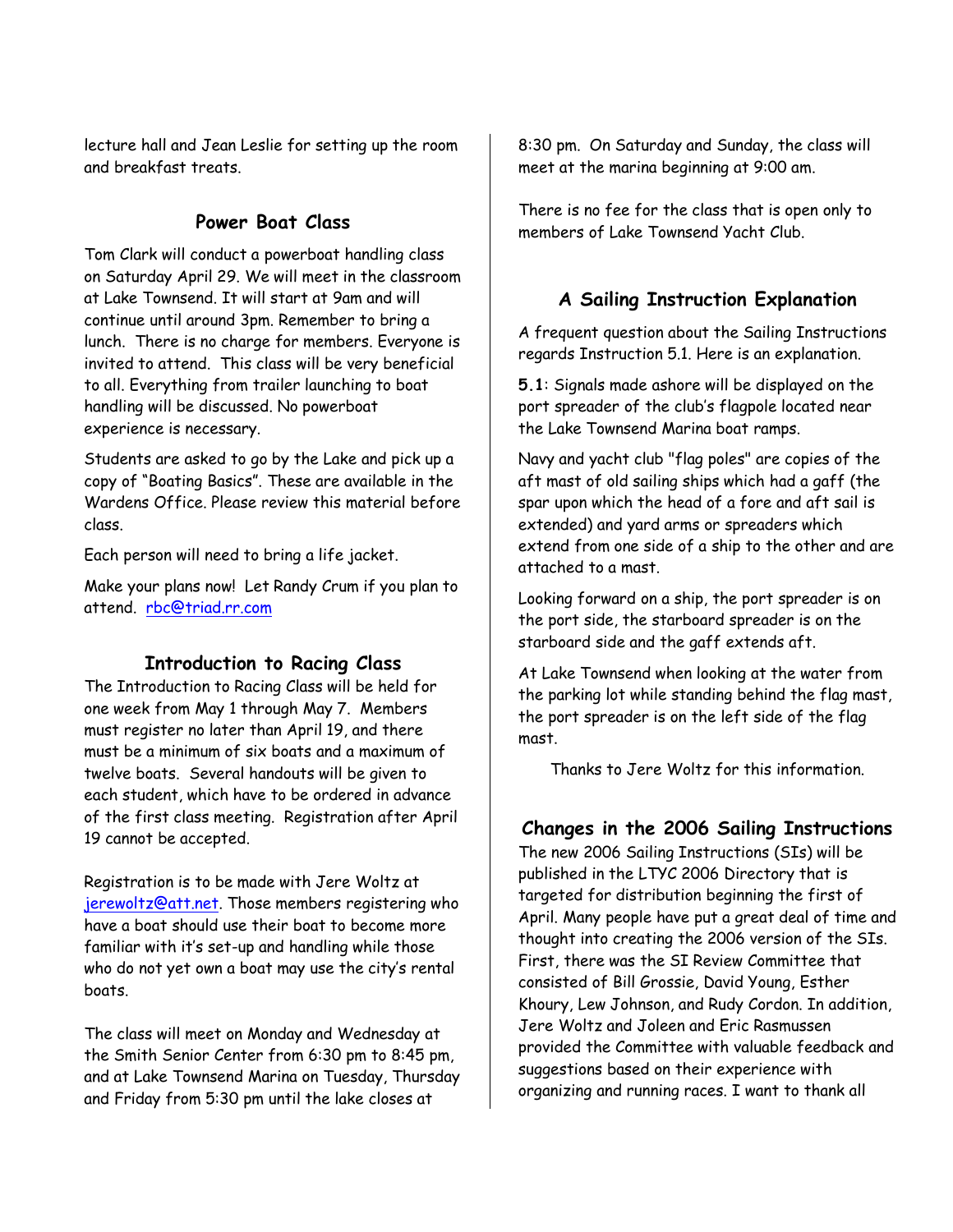these people for their efforts. They helped us produce a great set of supplemental racing rules for LTYC.

Our goal in reviewing and revising the Sailing Instructions was to accomplish several things:

- 1. To simplify the SIs when appropriate. In particular, we wanted to eliminate repetition of rules already covered US Sailing's *The Racing Rules of Sailing: 2005 – 2008*.
- 2. To conform more closely to the standards and guidelines articulated in *The Racing Rules of Sailing: 2005 – 2008*.
- 3. To clarify confusing statements and to correct errors.

After you have had an opportunity to review the new Sailing Instructions, look for a series of articles in subsequent newsletters on the 2006 SIs. These will explain some of the changes we made and the reason for these changes. This review should give us all a good opportunity to refresh ourselves on the particular rules that govern racing on Lake Townsend. I look forward to seeing you at the Saturday and Sunday Series beginning in April.

Esther Khoury, Vice Commodore

# **Pursuit of Spring Race 20 May 2006**

From junior sailors to old salts and everyone in between, notice is given the Pursuit of Spring Race is coming on Saturday, 20 May.

Family members and guest are encouraged to participate. The only rules one needs to know are basic seamanship and sailing rules such as starboard tack has right of way over port tack, a boat being overtaken by another boat has the right of way, a leeward boat has right of way over a windward boat, and how to tell time. This is carefree racing for everyone, regardless of whether you have raced

a boat. This event is just as much fun for the day sailor or cruiser as for the avid racer.

Pursuit races are designed to be a carefree, entertaining, stress free way to participate in a race, even if you have never raced before, with your friends and family aboard. The race differs from a standard handicap race in that the race is run for an exact length of time, with the slowest boat starting first followed at intervals by progressively faster boats. The handicap allowance takes place at the start of the race instead of the end of the race. If all boats sail equally well to their handicap, they should all finish at exactly the same time! The first boat across the finish line is the winner.

At Lake Townsend, we have two courses that can be sailed, depending upon the sailing conditions. The course lengths are five and nine miles. Once the race is started, it cannot be shortened nor changed.

All sailboats that have a handicap are eligible except sailboards, which are not permitted on the lake.

If you do not have a boat, keep in mind that members can rent the city's sailboats at the marina.

Following the race, the club will have a social and possibly dinner.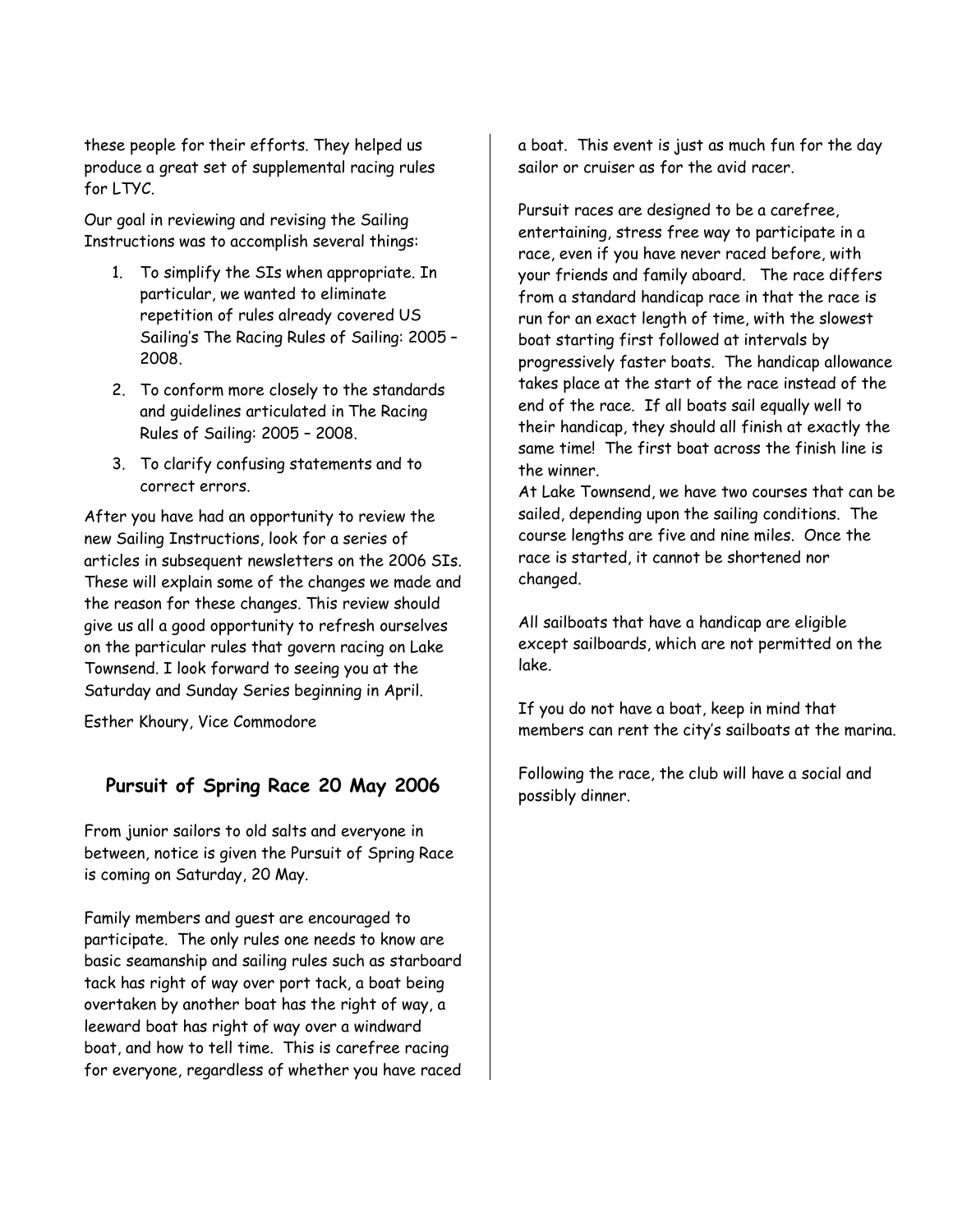#### **Lake Townsend Yacht Club Help Lines**

| Commodore             | Lewis Johnson                   |
|-----------------------|---------------------------------|
|                       | 336-656-4971 R                  |
|                       | Ljohnson12@triad.rr.com         |
| Races/Property:       | <b>Esther Khoury</b>            |
| (Vice Commodore)      | 336 379-0310 R                  |
|                       | EstherKhoury@hotmail.com        |
| <b>Education:</b>     | Randy Crum                      |
| (Rear Commodore)      | 336 656-0970 R                  |
|                       | rbc@triad.rr.com                |
| <b>Finance:</b>       | John Hemphill                   |
| (Treasurer)           | 336 632-0864 R                  |
|                       | hemphillj@gborocollege.edu      |
| Publicity/History:    | Jean Leslie                     |
| (Secretary)           | 336 644-7207 R                  |
|                       | lesliej@leaders.ccl.org         |
| Cruising:             | George Bageant                  |
|                       | 336 629-2750 R                  |
|                       | gbageant@hotmail.com            |
| Membership:           | Alan Hawkes                     |
|                       | 336 282-8367 R                  |
|                       | arhawkes@earthlink.net          |
| Social:               | <b>Paul Leslie</b>              |
|                       | 336 644-7207 R                  |
|                       | <u>lesliep@gborocollege.edu</u> |
| Junior Sailing:       | David Duff                      |
|                       | 336 282-7773 R                  |
|                       | David.Duff@analog.com           |
| Mayor's Cup Regatta:  | Valerie Nieman                  |
|                       | 336 908-3952                    |
|                       | valnieman@yahoo.com             |
| Newsletter/Directory: | <b>Bill Grossie</b>             |
|                       | 336 643-1730 R                  |
|                       | wgrossie@infionline.net         |
| Nominating:           | Rudy Cordon                     |
|                       | 336-540-8848                    |
|                       | Rudycordon@hotmail.com          |
| Webmaster:            | <b>Steve Raper</b>              |
|                       | Steve.raper@greensboro-nc.gov   |

#### **For Sale, Lease, Rent etc.**

BOAT SLIP FOR RENT AT ORIENTAL Private dock with water, electricity, & dock box on Whittaker Creek. Just up the creek from the marina with 5-foot controlling depth. \$125 per month, contact David Duff 336-282-7773 h 336-605-4257 w david.duff@analog.com

#### SAILBOAT FOR SALE!

Mirage 5.5 -- 1984 Cabin Cruiser \$2,900. (Lots of Extras) Mirage 5.5 on Magictilt Trailer, (new wheels, hubs & bearings, w/ bearing buddies) 4 HP 2stroke Mercury Motor, with new spring assist Popup motor mount. Call Bill Snider at 336/349-6755.

Our policy on ads:

We will accept advertisements for the sale of sailboats from anyone!

We will accept advertisements for the sale of equipment or slip rental etc only from Club members.

The Editor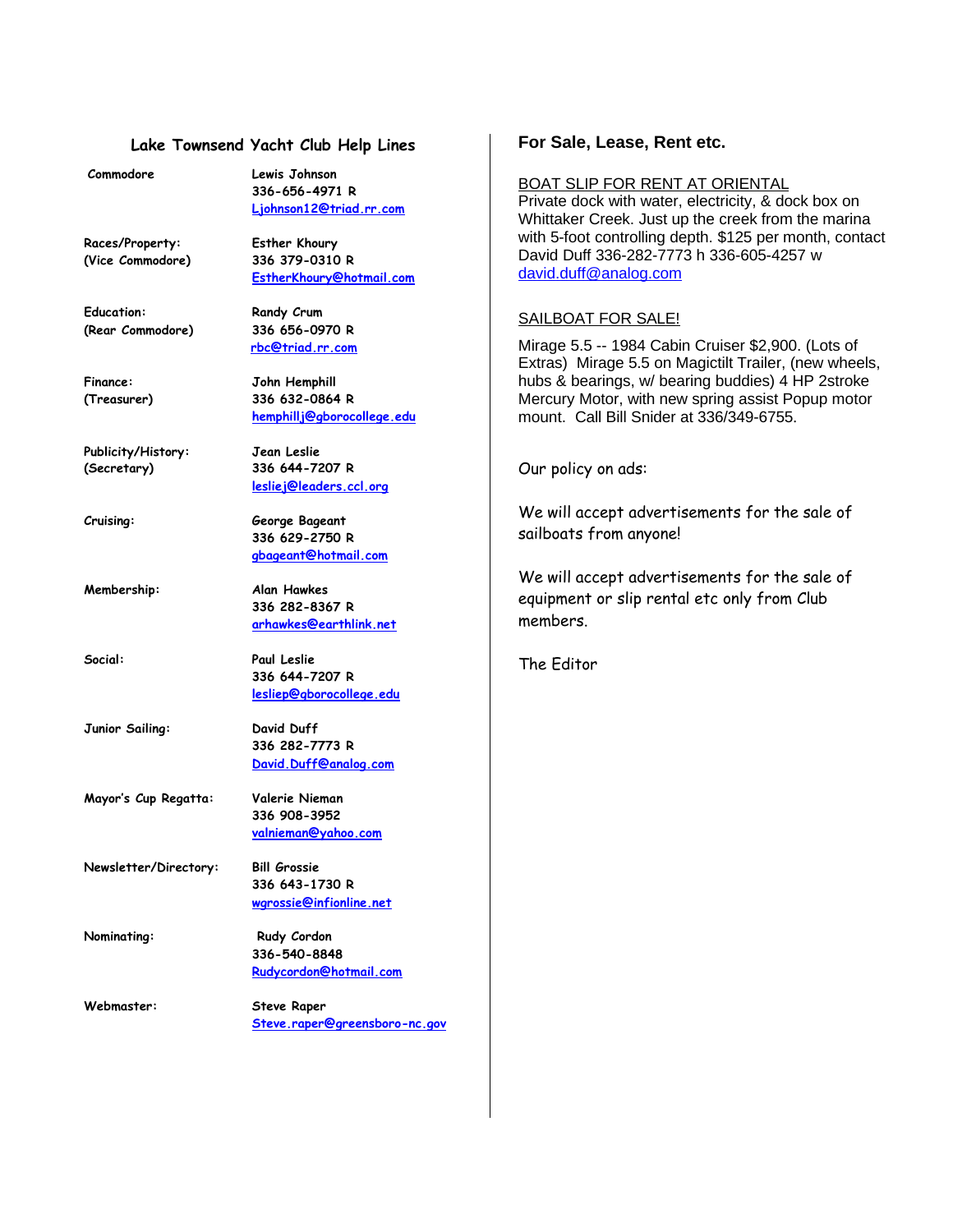#### **The Race Starting Sequence**

Often the most confusing part of any sailboat race is the start. We came across this chart on the SAYRA web site that provides an explanation of the starting sequence and the visual and sound signals. Note that the visual signal governs the race; the sound signal is just to call attention to the visual signal.

| <b>Title</b>                                                                                                                                                          | <b>Visual Signal</b>                                                                                                               | <b>Sound</b><br><b>Signal</b> | Time to<br><b>Start</b> |
|-----------------------------------------------------------------------------------------------------------------------------------------------------------------------|------------------------------------------------------------------------------------------------------------------------------------|-------------------------------|-------------------------|
| Warning                                                                                                                                                               | Class Flag(s) Displayed. These may be Sailboat<br>Class flags i.e. for the Flying Scot fleet or they may<br>be numerical pennants. | <b>Short Sound</b>            | 5 <sup>*</sup> minutes  |
| Preparatory                                                                                                                                                           | or<br>or<br>or<br>or<br>"l"<br><b>Black</b><br>"P"<br>"Z"<br>"Z"<br>Flag<br>Flag<br>Flag<br>Flag<br>Flag<br>"l"<br>Flag            | <b>Short Sound</b>            | 4 minutes               |
|                                                                                                                                                                       | <b>Preparatory Flag(s) Removed</b>                                                                                                 | <b>Long Sound</b>             | 1 minute                |
| <b>Start</b>                                                                                                                                                          | Class Flag(s) Removed                                                                                                              | <b>Short Sound</b>            | 0                       |
| * or as stated in the sailing instructions<br>The warning signal for each succeeding class shall be made with or after the starting signal of the<br>preceding class. |                                                                                                                                    |                               |                         |

#### **Numerical Pennant may be used as class flags.**

| Pennant 1 | Pennant 2 | Pennant 3 | Pennant 4 | Pennant 5 |
|-----------|-----------|-----------|-----------|-----------|
|           |           |           |           |           |
| Pennant 6 | Pennant 7 | Pennant 8 | Pennant 9 | Pennant 0 |
|           |           |           |           |           |